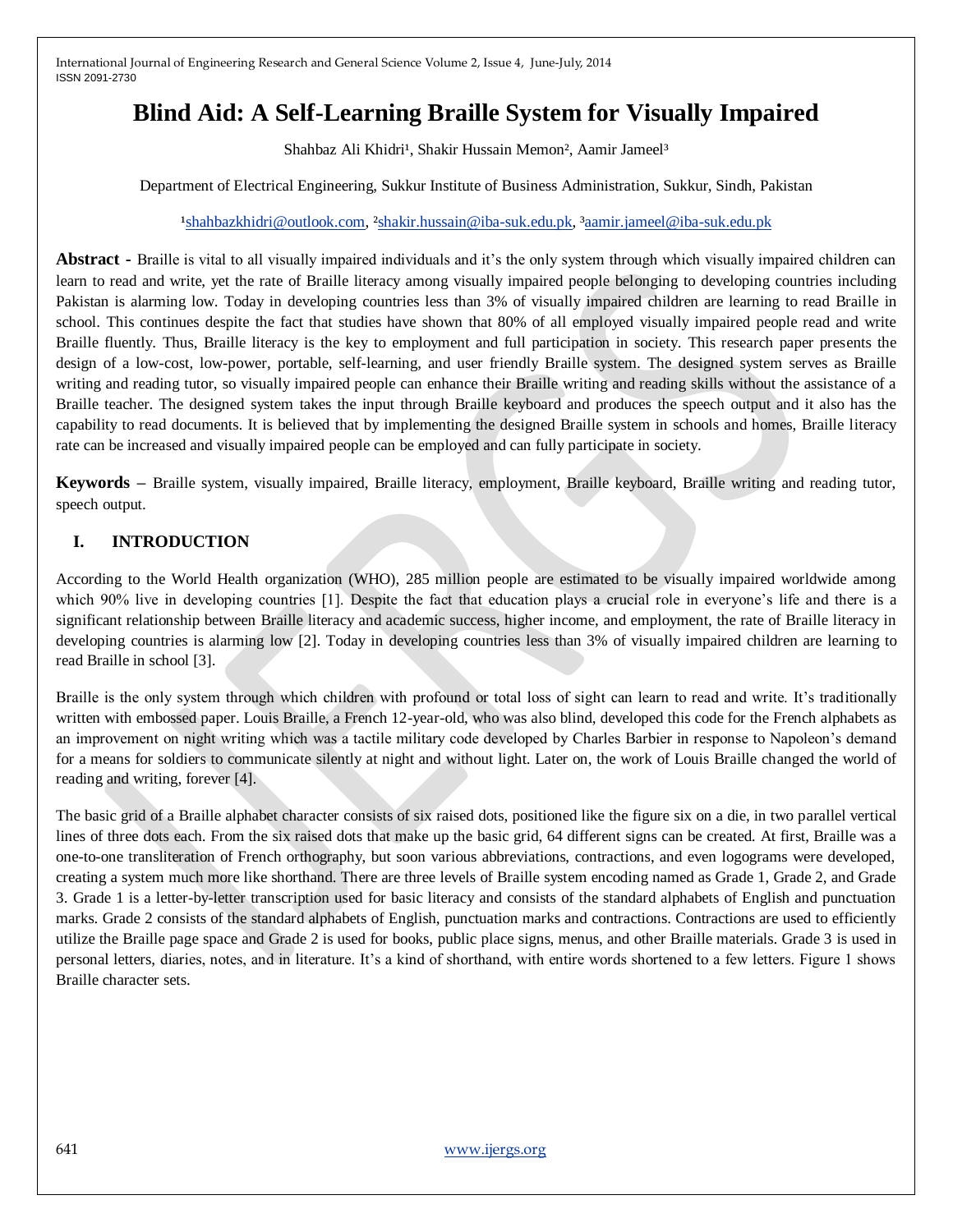

#### **Figure 1 Braille Character Sets**

Despite the fact that Braille literacy is the key to employment and full participation in society, educating visually impaired children is not given priority in developing countries including Pakistan. Most of the schools for visually impaired in Pakistan are in a very poor state, lacking basic facilities [5]. The number of educational institutes for visually impaired people and trained Braille teachers in developing countries is negligible. Most of the devices available in the market for visually impaired people are either complex to operate, or costly. Majority of the people belonging to developing countries are living on less than \$1.25 per day so it's almost impossible for the parents belonging to developing countries to educate their visually impaired children [6].

Thus, in order to cope these barriers, we have designed a low-cost, low-power, portable, self-learning, and user friendly Braille system. The designed system is capable to enhance the Braille writing and reading skills of a visually impaired individual without the need of a teacher. The designed system works on the text-to-speech technology and is capable to read documents. So by implementing the designed system in schools and homes, the rate of Braille literacy can be increased and visually impaired people can be employed and can fully participate in society and the money, time, and human resources can be saved in an efficient way.

This research paper is based on 5 sections. Section II is based on literature review and reviews the existing techniques and devices for visually impaired people. Section III is based on system implementation methodologies and describes our contribution and the techniques we have used in designing the Braille system. Section IV is based on results and reflects the results obtained from carried out research work. Section V is based on conclusions and concludes the research paper with the important suggestion and factual finding from the research paper.

#### **II. LITERATURE REVIEW**

There are different devices available in the market for visually impaired people to help them in educational activities and to bridge the communication gap between visually impaired people and people with sight. The popular devices for visually impaired people are Speech Assisted Learning (SAL) which costs around \$4,600, Book Sense Reader which costs around \$499, Eye-Pal Reader which costs around \$1,995, Eye-Pal ROL which costs around \$2,195, Electronic Braille pad [7], Automated electronic pen [8], Automatic visual to tactile translation [9], Interactive 3D Sound Hyper stories for Blind Children [10], A PC-based Braille library system for the sightless [11], FPGA Based Braille to Text and Speech for Blind Persons [12]. There are also some web browsers specially designed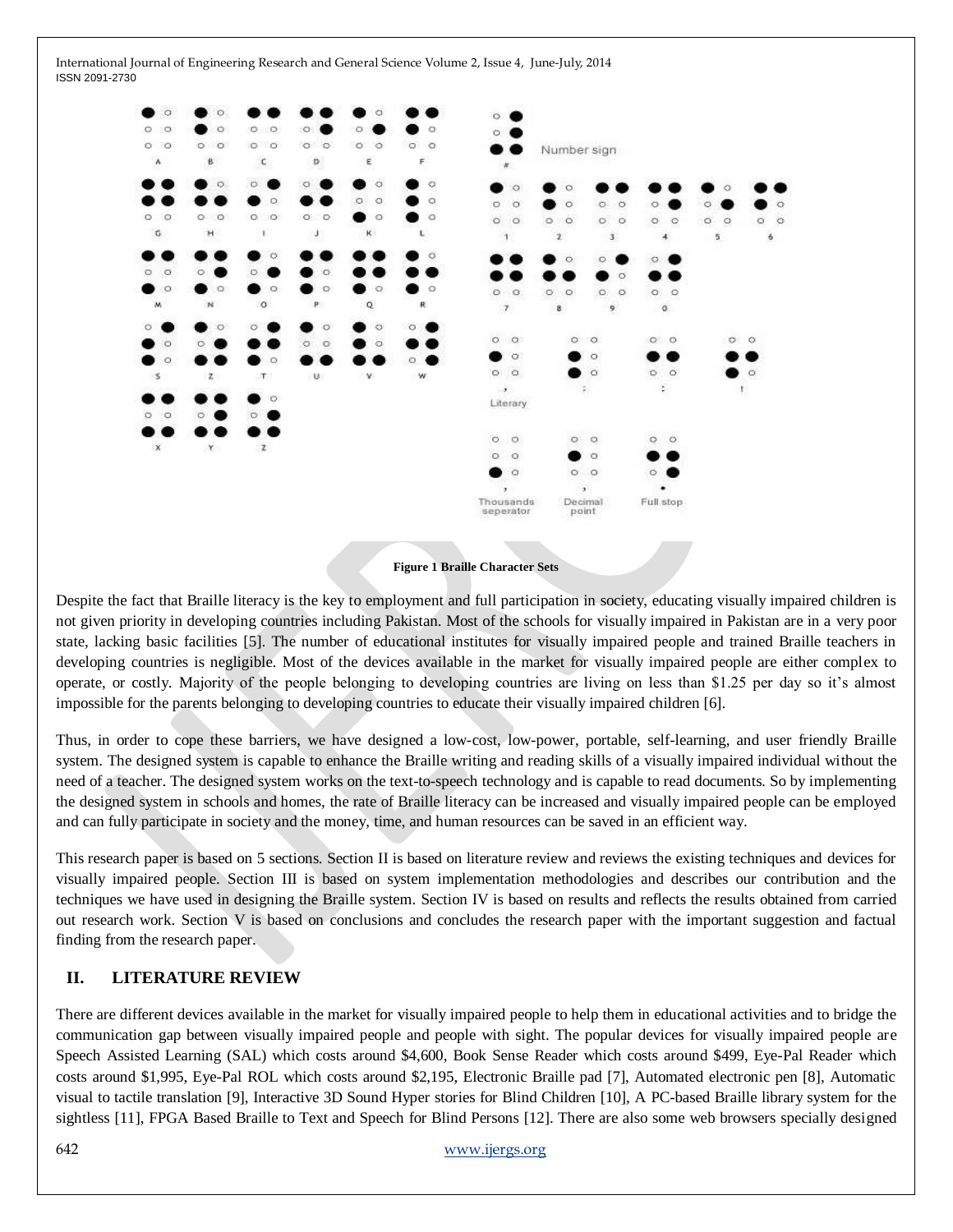for visually impaired people to help them in internet surfing. The popular web browsers for visually impaired people are Audio-haptic internet browser and associated tools for blinds and visually impaired computer users [13], The Auditory browser for blind and visually impaired users [14].

According to the statistics provided by the World Health Organization (WHO), about 90% of world's visually impaired live in developing countries and majority of the people are living on less than \$1.25 per day so they can't afford the devices available in the market for visually impaired individuals. Most of the devices available in the market are either Braille writing tutors, or Braille scanners, yet a low-cost Braille system is not available in the market for visually impaired individuals belonging to developing countries which can teach the Braille writing and reading skills to visually impaired people without the need of a Braille teacher.

Blind Aid: A Self-Learning Braille System for Visually Impaired is the only Braille system which is low-cost, low-power, portable, self-learning, and user friendly Braille writing and reading tutor with the capability of reading documents and works on text-to-speech technology which is the assistive technology for visually impaired individuals.

## **III. BRAILLE SYSTEM IMPLEMENTATION METHODOLOGY**

The designed Braille system is based on text-to-speech technology which is the assistive technology for visually impaired people. The block diagram of the designed system is shown in Figure 2.



**Figure 2 Block Diagram of Blind Aid**

The block diagram of Blind Aid in Figure 2 shows different steps of the designed Braille system. The input can be provided by either typing through the provided Braille keyboard, or inserting text files. The designed Braille keyboard supports all levels of the Braille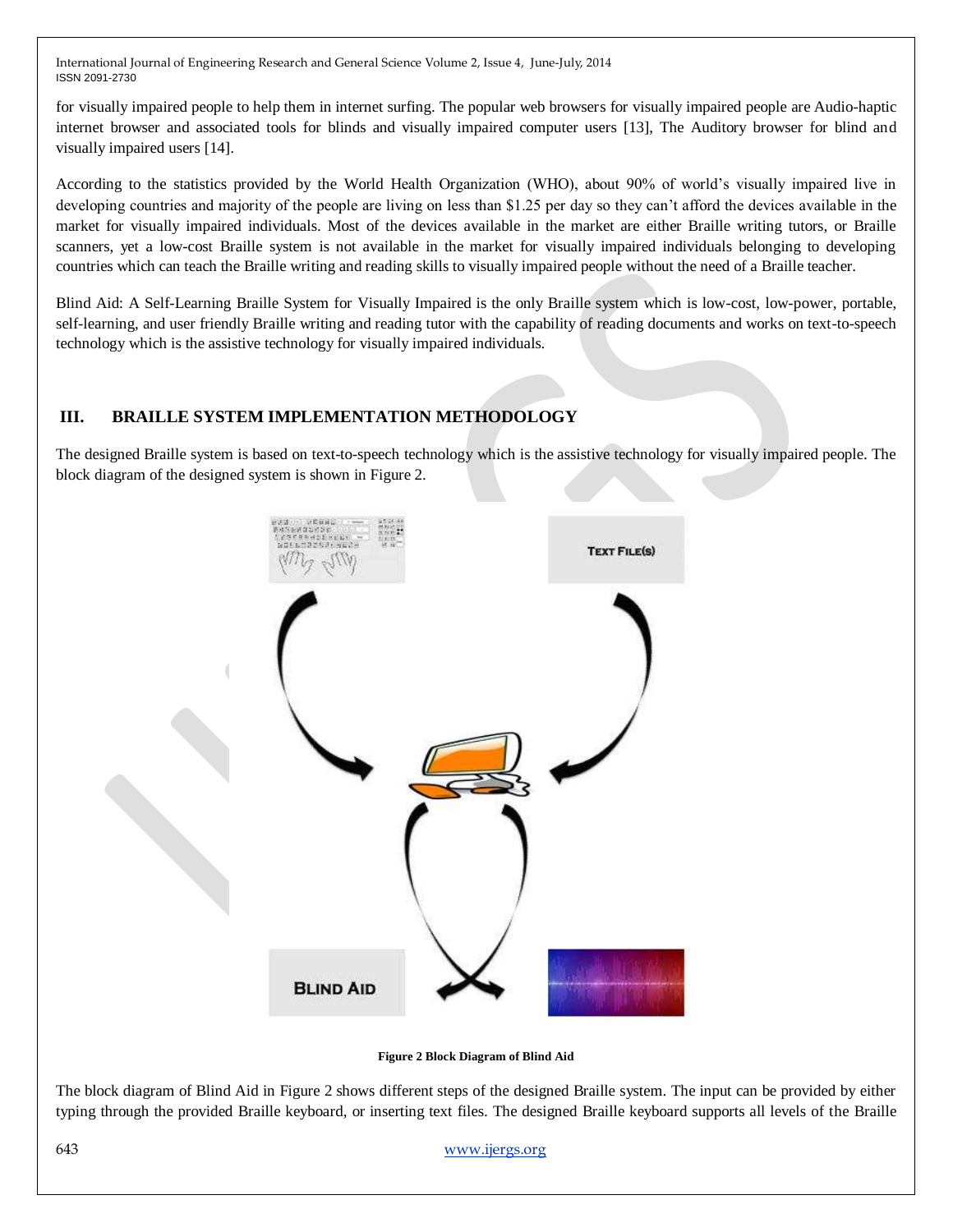system encoding so beginners as well as advanced users can use it for typing. The entered characters or words by Braille keyboard and/or inserted text files are then processed by the computer. The designed Braille system then converts the Braille character sets into the standard alphabets of English, numbers, and punctuation marks. The final output appears in the form of text on the computer screen and in the speech format by using the text-to-speech synthesis. The designed Braille system also has the capability to read documents so inserted paragraphs or complete text is processed by the system and the speech output is produced.

The designed Braille system is an intelligent system so it predicts the entered characters or words and automatically decides that whether the given input is a character, or a word and then it produces the speech output accordingly. This feature of the designed Braille system distinguishes it from the other available text-to-speech Braille systems which only produce the speech output in character form.

#### **IV. RESULTS AND DISCUSSIONS**

The simulation of the designed Braille system is done on Microsoft Visual Studio software which is an integrated development environment (IDE) from Microsoft and is used to develop computer programs for Microsoft Windows superfamily of operating systems, as well as websites, web applications and web services. A sample text typed through Braille keyboard with speaking mode is shown in Figure 3.

| Blind Aid: A Self-Learning Braille System for Visually Impaired                                                                                                                                                                                   |                                                                                                                                                     |                                                                                                                                            |        |                                                                                                                |
|---------------------------------------------------------------------------------------------------------------------------------------------------------------------------------------------------------------------------------------------------|-----------------------------------------------------------------------------------------------------------------------------------------------------|--------------------------------------------------------------------------------------------------------------------------------------------|--------|----------------------------------------------------------------------------------------------------------------|
| <b>SPEAKING</b><br>Speak                                                                                                                                                                                                                          | Pause                                                                                                                                               | Resume<br>Stop                                                                                                                             |        |                                                                                                                |
| Volume                                                                                                                                                                                                                                            | Rate                                                                                                                                                | such a state and state and state and state and state and                                                                                   | Gender | Female<br>۰                                                                                                    |
| 물물<br>\$<br>%<br>۰<br><b>C3</b><br>Ξ<br>$\circ$<br>$\bullet$ $\circ$<br>58<br>$\ddot{z}$<br>$\ddot{\ddot{\bm{z}}}$<br>g<br>÷<br>Ξ<br>i<br>$\frac{88}{88}$<br>E3<br><b>SE</b><br>$\ddot{\ddot{\bm{z}}}$<br>$\frac{25}{55}$<br>22 23 38<br>ES<br>88 | Ξŝ<br>물물<br>្ទ<br>Φ<br>33<br>38<br>ES<br>ē<br>8<br>SS <sub>3</sub><br>88<br>88<br>÷<br>83<br><b>IS</b><br>$\frac{3}{5}$<br>$\frac{3}{2}$<br>39<br>E | iss.<br>$\leq -$ Backspace<br>$=$<br>$\frac{5}{2}$<br>္နွိွ<br>33<br>es <sup>1</sup><br>58<br>$\ddot{\mathbf{s}}$<br>$\frac{28}{55}$<br>8ā | Enter  | 需量<br>2.3<br>23<br>茶<br>澤<br>富杰<br>原表<br>×<br>$\circ$<br>信用<br>原言<br>信息<br>景秀<br>美国<br>喜喜<br>Enter<br>동물<br>展表 |
|                                                                                                                                                                                                                                                   | SPACE                                                                                                                                               |                                                                                                                                            |        |                                                                                                                |

#### **Figure 3 Speaking Mode**

The designed Braille system has the capability to pause and resume the speech. When the speech output is stopped the system goes in idle mode. The volume of the designed Braille system can be adjusted to the desired level. The speech rate can also be changed and visually impaired individual can increase or decrease the speech rate to the desired level. The designed Braille system also provides the facility to change the gender so the speech output can either be produced in female voice, or male voice. The output of the designed Braille system in pause and idle mode is shown in Figure 4 and Figure 5 respectively.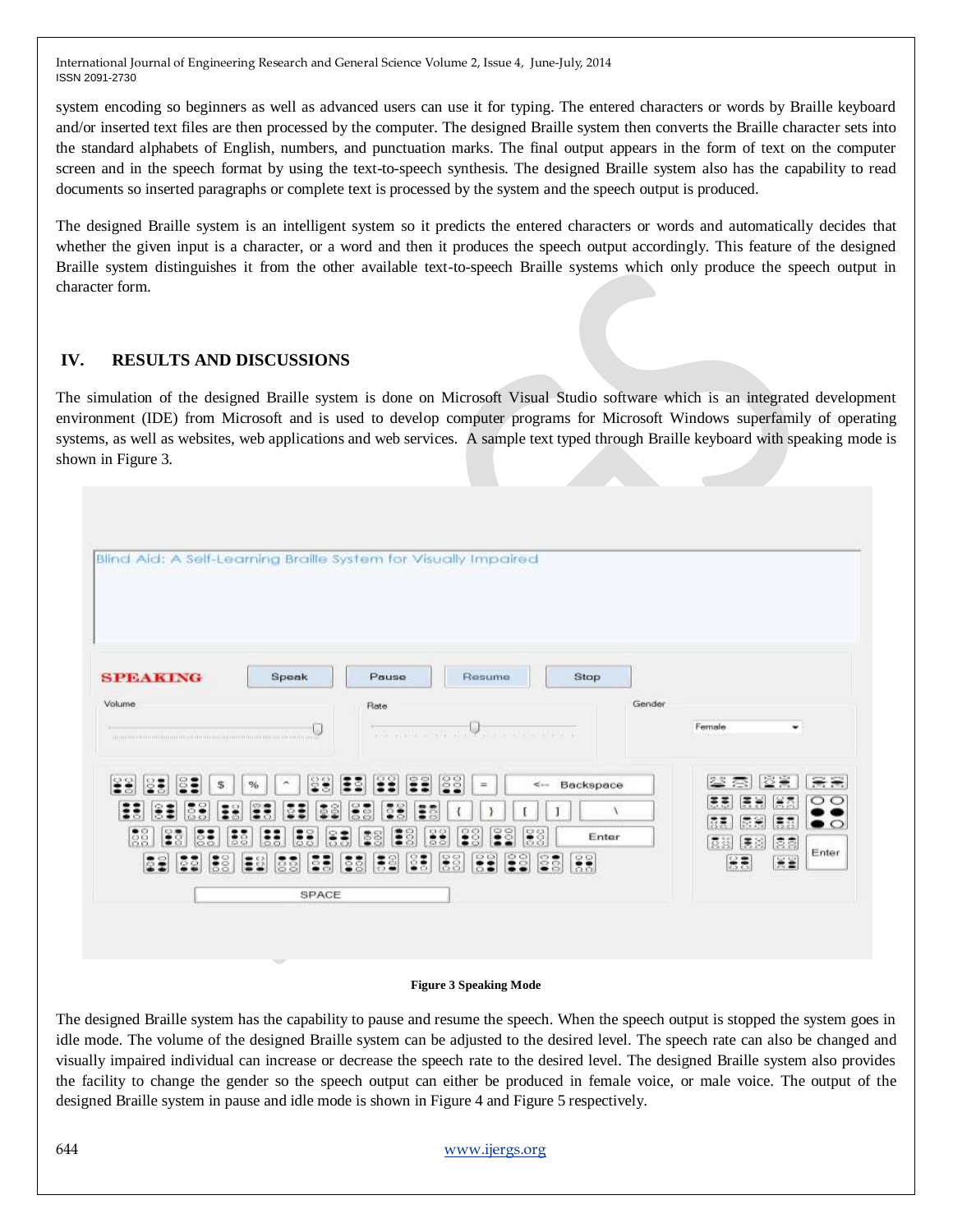| International Journal of Engineering Research and General Science Volume 2, Issue 4, June-July, 2014<br>ISSN 2091-2730                                                                                                                                                                                                                                                                                                                                                         |                 |
|--------------------------------------------------------------------------------------------------------------------------------------------------------------------------------------------------------------------------------------------------------------------------------------------------------------------------------------------------------------------------------------------------------------------------------------------------------------------------------|-----------------|
|                                                                                                                                                                                                                                                                                                                                                                                                                                                                                |                 |
|                                                                                                                                                                                                                                                                                                                                                                                                                                                                                |                 |
| Braille is the only system through which visually impaired children can learn to read and write                                                                                                                                                                                                                                                                                                                                                                                |                 |
|                                                                                                                                                                                                                                                                                                                                                                                                                                                                                |                 |
| <b>PAUSED</b><br>Speak<br>Pause<br>Stop<br>Resume                                                                                                                                                                                                                                                                                                                                                                                                                              |                 |
| Volume<br>Gender<br>Rate                                                                                                                                                                                                                                                                                                                                                                                                                                                       |                 |
| Female<br>٠<br><b>Victor President Property</b><br>the their time in<br>THE CHRISTIAN CONTINUES INTO THE REPORT OF THE REPORT OF THE REPORT OF THE REPORT OF                                                                                                                                                                                                                                                                                                                   |                 |
| 88<br><- Backspace<br>$\equiv$<br>s<br>$\%$                                                                                                                                                                                                                                                                                                                                                                                                                                    | 음음              |
| 景景<br>÷<br>$\lambda$<br>通信<br>德第<br>振売<br>8                                                                                                                                                                                                                                                                                                                                                                                                                                    | $\circ$<br>∙⊙   |
| $\frac{88}{500}$<br>Î<br>38<br>$ \frac{3}{2}\frac{3}{2}\rangle$<br>$\frac{25}{55}$<br>$\frac{38}{60}$<br>$\frac{1}{55}$<br>$\mathbf{33}$<br>Ε<br>$\frac{8}{3}$<br>$\frac{38}{28}$<br>B<br>Enter<br>៖<br>8<br>2<br>$\circ$<br>袁克<br>腰脚<br>昆器<br>$\left  \begin{smallmatrix} 0 & 0 \\ 0 & 0 \end{smallmatrix} \right $<br>န္တြန္<br>$\frac{20}{55}$<br>38<br>း<br> z <br>$\frac{35}{22}$<br>38<br>長葉<br><b>Ba</b><br>$\mathbf{55}$<br>医量<br>$\frac{1}{60}$<br>E<br>83<br>$\circ$ | Enter           |
| SPACE                                                                                                                                                                                                                                                                                                                                                                                                                                                                          |                 |
| <b>Figure 4 Pause Mode</b>                                                                                                                                                                                                                                                                                                                                                                                                                                                     |                 |
|                                                                                                                                                                                                                                                                                                                                                                                                                                                                                |                 |
|                                                                                                                                                                                                                                                                                                                                                                                                                                                                                |                 |
| International Journal Of Engineering Research and General Science                                                                                                                                                                                                                                                                                                                                                                                                              |                 |
|                                                                                                                                                                                                                                                                                                                                                                                                                                                                                |                 |
| <b>TDL10</b><br>Stop<br>Speak<br>Pause<br>Resume                                                                                                                                                                                                                                                                                                                                                                                                                               |                 |
| Volume<br>Gender<br>Rate                                                                                                                                                                                                                                                                                                                                                                                                                                                       |                 |
| Female<br>۰<br>U<br>All the company of the company of the all                                                                                                                                                                                                                                                                                                                                                                                                                  |                 |
| $\frac{25}{3}$<br>堂堂<br>SS <sub>3</sub><br>$\frac{80}{100}$<br>忠<br>÷<br>្ទ<br>38<br>S<br>3<br>悫<br>83<br>ē<br>ô<br><-- Backspace<br>%<br>$\equiv$<br>s                                                                                                                                                                                                                                                                                                                        | $\cong$ $\cong$ |
| 尾馬<br>医医<br>匮<br>$\mathbf{ii}$<br>Ë<br>း<br>ē<br>፤<br>።<br>ş<br>៊ី<br>剰<br>$\chi$<br>1<br>ិ<br>ñ<br>o<br>៊<br>통통<br>長春<br>德美<br>$\frac{88}{200}$<br>្ធិ<br>Î<br>38<br>E<br><b>DOC</b><br>8<br>፡<br>ē<br>S<br>z<br>8<br>Enter<br>O                                                                                                                                                                                                                                              | OΘ<br>∙○        |
| ē<br>ិ<br>昆器<br>医<br>遠慮<br>$\frac{6}{3}$<br>ြို့<br>$\frac{8}{55}$<br>ី<br>្ត្<br>g<br>ះ<br><b>S</b><br>$\lesssim \frac{1}{2}$<br>SS.<br>SS.<br>ē<br>៊ី<br>៖<br>ិ<br>E<br><b>SS</b><br>្ញ<br>第五<br>ā<br>ឹ<br>8<br>ō,<br>э                                                                                                                                                                                                                                                      | Enter           |
| SPACE                                                                                                                                                                                                                                                                                                                                                                                                                                                                          |                 |
|                                                                                                                                                                                                                                                                                                                                                                                                                                                                                |                 |
| <b>Figure 5 Idle Mode</b>                                                                                                                                                                                                                                                                                                                                                                                                                                                      |                 |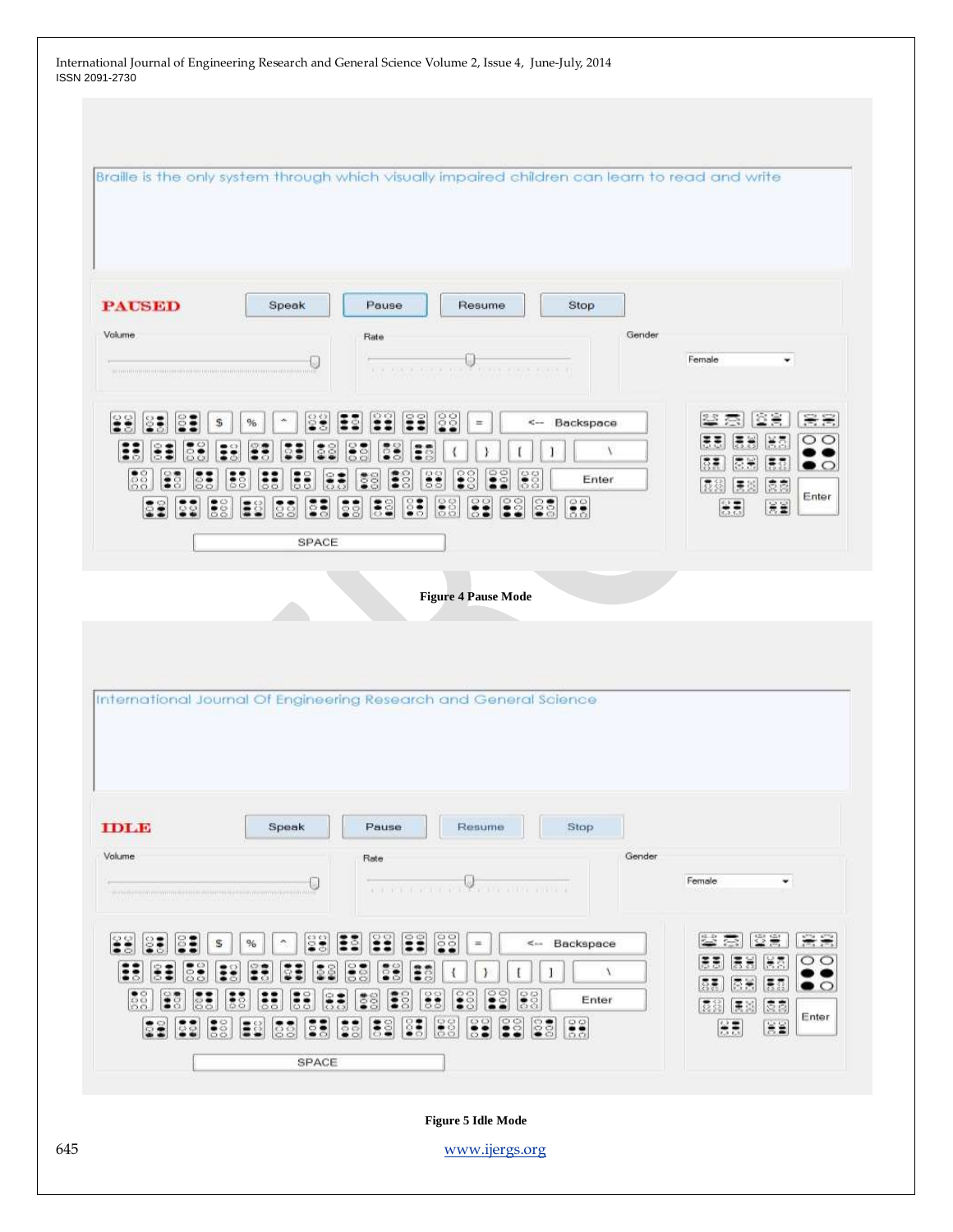### **V. CONCLUSIONS AND FUTURE RECOMMENDATIONS**

The presented solution is a low-cost, low-power, portable, self-learning, and user friendly Braille system. The designed Braille system costs around \$30. The presented solution is a comprehensive system for Braille writing and reading and is based on text-to-speech technology. The designed Braille system supports all levels of the Braille system encoding so beginners as well as advanced users can use it for typing. Blind Aid is a self-learning system so by implementing this Braille system in schools and homes, time, money, and human resources can be saved. It is believed that by implementing this system in developing countries, the rate of Braille literacy can be increased and visually impaired people can be employed and can fully participate in society.

In future, the designed Braille system can be used to update the visually impaired individual about date, time, temperature, etc. The designed system can also be used as a personal assistant to the visually impaired individual and can be used to schedule meetings and other important events for the visually impaired individual. In future, Blind Aid can be integrated with different sensors to monitor several health parameters of the visually impaired individual to update the visually impaired individual about his/her current health status.

### **ACKNOWLEDGMENT**

Our foremost thanks go to our research supervisor Engineer Mir Muhammad Lodro, who had showered us with ideas and guidance through the whole time till last second. This work would not have been possible without his help and inspiration.

We would like to thank our Head of Department Professor Dr. Madad Ali Shah, for his vital encouragement and support.

Last but not least, we would like to express our appreciation to our beloved parents for the unconditional love and support that let us through the toughest days in our life.

#### **REFERENCES:**

- [1] World Health Organization, "Fact Sheet: Visual impairment and blindness", October 2013, Web, July 01, 2014, [http://www.who.int/mediacentre/factsheets/fs282/en/.](http://www.who.int/mediacentre/factsheets/fs282/en/)
- [2] Johnson and L., "The Braille Literacy Crisis for Children", Journal of Visual Impairment & Blindness, v90, n3, p276-78, ISSN: 0145-482X, May-June 1996.
- [3] Spungin and S. J., "Braille and Beyond: Braille literacy in a Larger Context", Journal of Visual Impairment & Blindness, v90, n3, p271-74, ISSN: 0145-482X, May-June 1996.
- [4] Jimenez Javier, Jesus Olea, Jesus Torres, Inmaculada Alonso, Dirk Harder, and Konstanze Fischer, "Biography of Louis Braille and Invention of the Braille Alphabet", Survey of Ophthalmology, v54, n1, p142-49, January-February 2009.
- [5] Kazmi Hasan S., Ashfaq A. Shah, Abdul A. Awan, Jaffar Khan, and Noman Siddiqui, "Status of Children in Blind Schools in the Northern Areas of Pakistan", J. Ayub Med. Coll. Abbottabad, v19, n4, p37-39, 2007.
- [6] Mail Dominic M., Gavin Yamey, Adam Visconti, April Harding, and Joanne Yoong, "Where Do Poor Women in Developing Countries Give Birth? A Multi-Country Analysis of Demographic and Health Survey Data", PLOS ONE, February 28, 2011.
- [7] Supriya S. and Senthilkumar A., "Electronic Braille pad", INCACEC 2009, International Conference on Control, Automation, Communication, and Energy conversation, p1-5, June 2009.
- [8] Joshi A. V. K., Madhan T. P., and Mohan S. R., "Automated Electronic pen aiding visually impaired in reading, visualizing, and understanding textual contents", IEEEICEIT 2011, IEEE International Conference on Electro Information Technology, p1-6, May 2011.